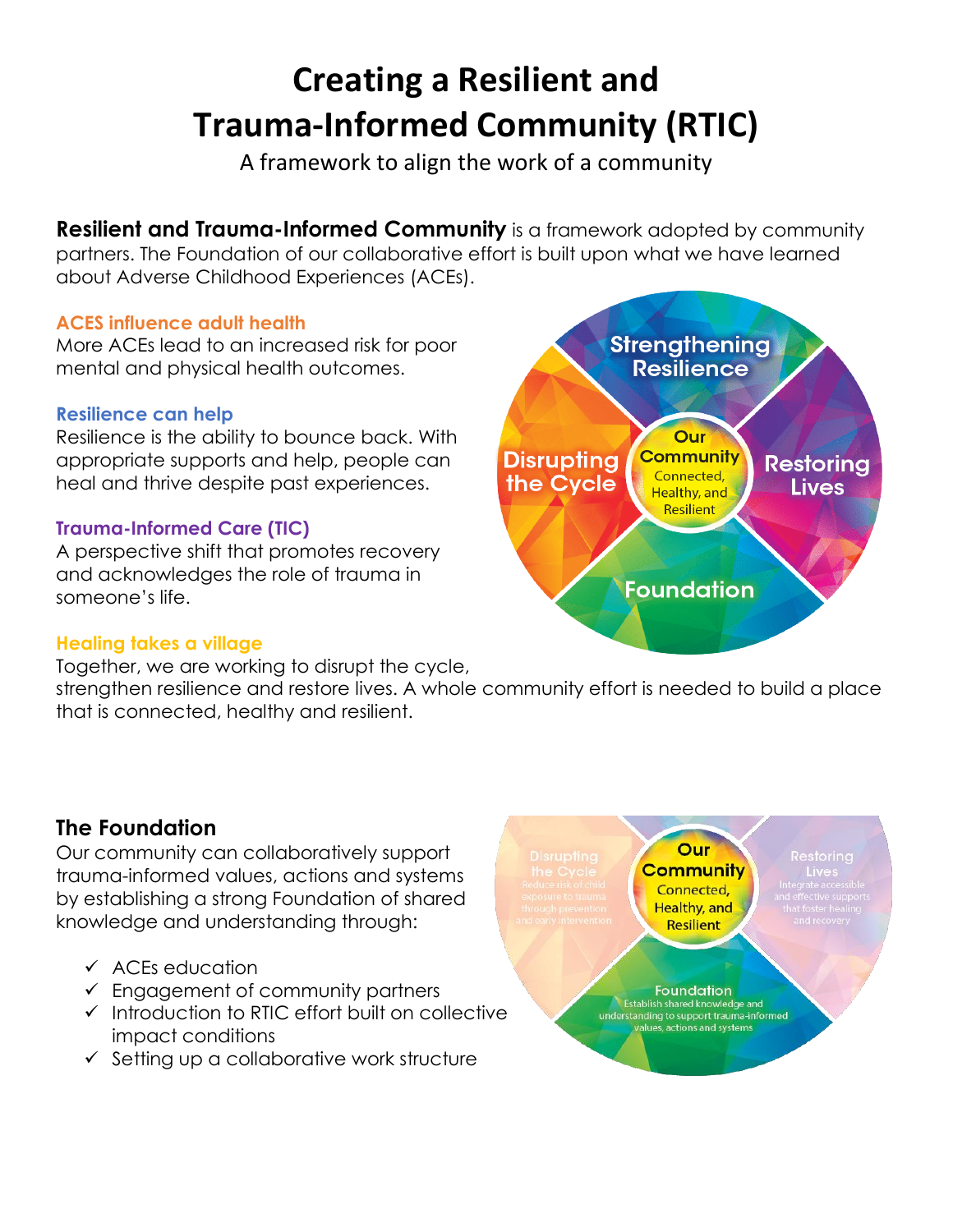# **Building Infrastructure to Foster Community-Level Change**

- $\checkmark$  Disrupting the Cycle of Trauma
- ✓ Strengthening Resilience
- ✓ Restoring Lives

## **Who makes this happen?**

## **Champions** are

ambassadors for the Resilience Framework within an organization, coalition, or project. They understand the concepts behind the Framework and are committed to supporting a collaborative effort.



**Champions** have two areas of focus:

- 1) Lead the integration of trauma-informed care within their organization or area of work and
- 2) Engage in collective systems change work with community partners

The **Support Team** is a cross-sector team of community partners who take on the role of "holding the whole" and maintaining an eagle eye view of the initiative. During work in the Foundation, the actions of Support Team include education, orientation and engagement. The focus for change is at the levels of individual and organization.

As the collaborative effort moves into actionoriented work being shared across a Champion network, the Support Team shifts its role to connecting, supporting and advocating. The focus for change is at the levels of system and community.